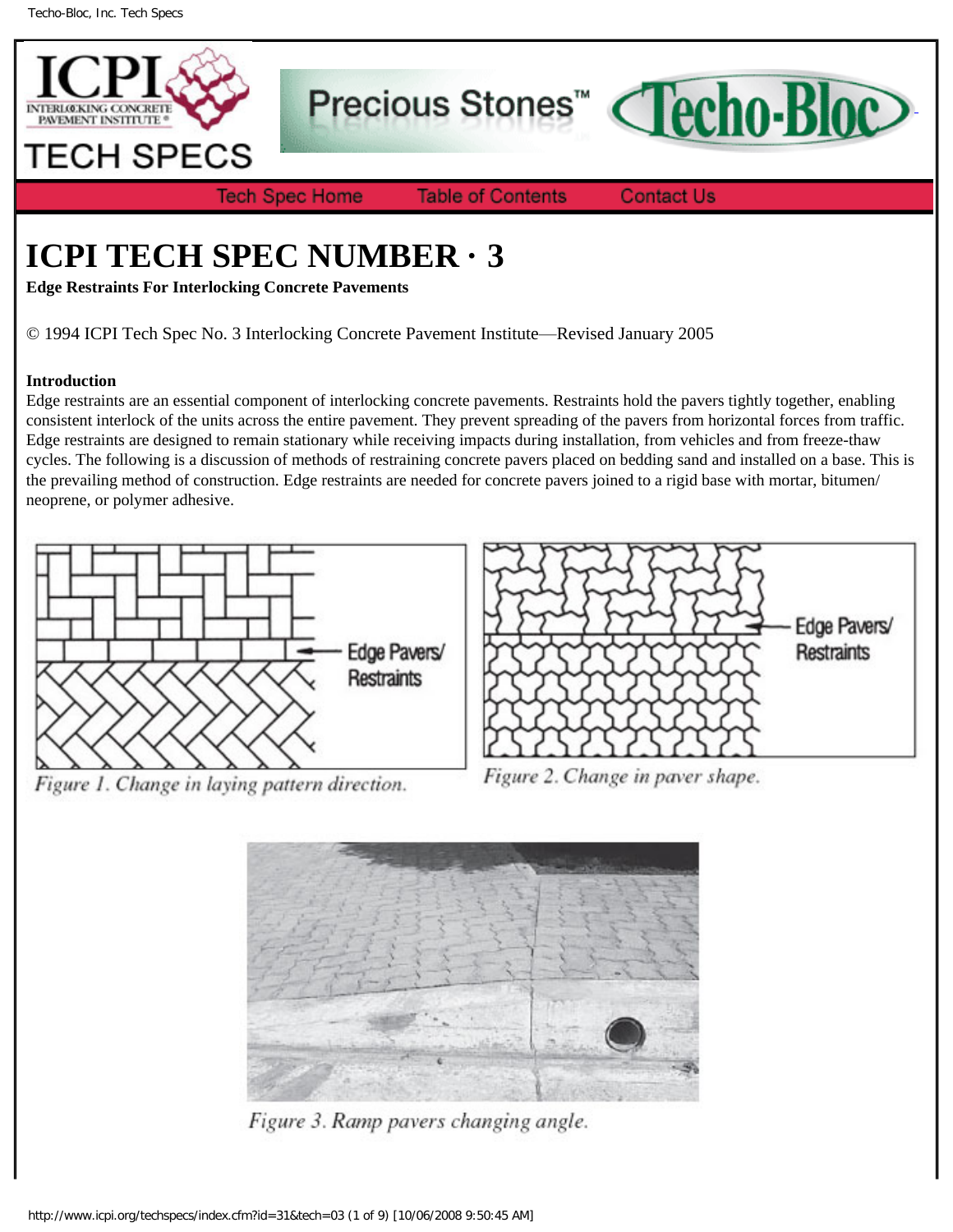Techo-Bloc, Inc. Tech Specs

#### **Design Considerations**

Restraints are required along the perimeter of interlocking concrete pavements, or where there is a change in the pavement material. For example, when a laying pattern changes direction, there may be a need for an edge paver to act as a restraint (Figure 1). When a paver shape changes within an area of paver, the edge paver at the end of each pattern can serve as a restraint (Figure 2). If there is a change in slope, a straight edge should be formed at the top, with the pavers and the pattern resumed down the slope (Figure 3). Vertical walls of buildings can also provide a suitable restraint. Some edge restraints require spiking to an aggregate base. The rule of thumb is that the base extend beyond the restraint at least the same dimension as the thickness of the base material. For example, if the base is 6 in. (150 mm) thick, then it should extend at least 6 in. (150 mm) beyond the spikes in the restraints. This contributes stability to the restraint, especially in soils subject to heaving. Soil backfill is never a suitable edge restraint, and edge restraints should never be installed on top of the bedding sand. If there is a possibility of sand loss from beneath the pavers or between the joints of the edge restraints, geotextile (filter cloth) is recommended to prevent its migration. A 12 in. (0.3 m) wide strip can be applied along the base and turned up along the sides of the restraints. Filter cloth generally is not required across the entire surface of an aggregate base, nor should it be placed on top of the bedding sand.

|                                           | Precast Concrete<br>Cut Stone | Steel<br>Aluminum<br>Troweled Concrete | Plastic | Poured<br>Concrete and<br>Walls |
|-------------------------------------------|-------------------------------|----------------------------------------|---------|---------------------------------|
| Sidewalks-no vehicular traffic            |                               |                                        |         |                                 |
| Plazas-no vehicular traffic               |                               |                                        |         |                                 |
| Residential driveways                     |                               |                                        |         |                                 |
| Crosswalks in asphalt or concrete streets |                               |                                        |         |                                 |
| Commercial/Industrial driveways           |                               |                                        |         |                                 |
| Parking lots                              |                               |                                        |         |                                 |
| Streets-all types                         |                               |                                        |         |                                 |
| Utility covers                            |                               |                                        |         |                                 |
| Gas stations                              |                               |                                        |         |                                 |
| Industrial flooring                       |                               |                                        |         |                                 |
| Trucking terminals                        |                               |                                        |         |                                 |

Table 1. Application guide for edge restraints

## **Types of Edge Restraints**

Table 1 shows the types of edge restraints and their application. There are two general types of edge restraints. Those made elsewhere and installed at the site include precast concrete, plastic, cut stone, aluminum and steel. Restraints formed on-site are made of pouredin-place concrete.

#### **Manufactured Edge Restraints**

**Full depth precast concrete or cut stone** edging generally extends the depth of the base material. They can be set on compacted aggregate or concrete backfill (Figure 4).

**Partial depth precast** concrete edge restraints may be used for residential and light duty commercial applications. (Figure 5). These precast units are anchored on a compacted aggregate base with steel spikes. The spikes are typically 3 / 8 in. (10 mm) diameter. Depending on the design, the top of the concrete edge can be hidden or exposed.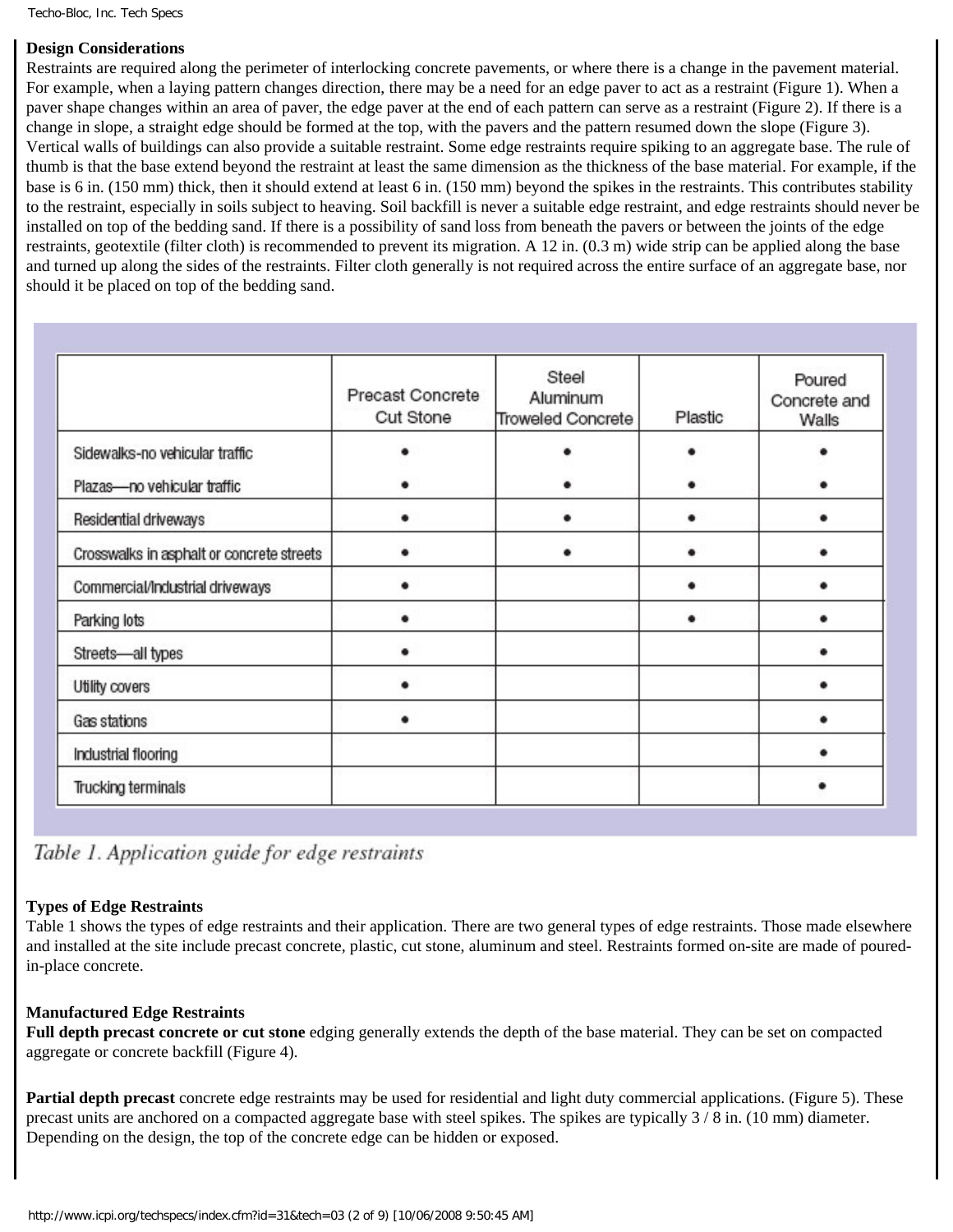#### Techo-Bloc, Inc. Tech Specs

**Plastic** edging installs quickly and will not rust or rot. Plastic edging should be specifically designed for use with pavers. It can be used with light duty residential, commercial or on some heavy duty, industrial applications, depending on the design. It should be firmly anchored into the compacted aggregate base course with spikes (See Figure 7). The spikes should penetrate well into the aggregate base. Spikes do not need to penetrate the bottom of the base. Consult the manufacturer's literature for the recommended spacing of the spikes. Edging for planting beds and flower gardens is not an acceptable restraint for interlocking concrete pavements.

**Aluminum and steel edging** should be selected to provide a smooth vertical surface against the pavers. L-shaped edging provides additional stability. Stakes or spikes fastened to the edging should be below the pavers or on the outside of the restraints. Steel should be painted or galvanized so that rust does not stain the pavers. Consult manufacturer's literature for recommended spacing of the spikes. Spikes to secure steel and aluminum edging should extend well into the base course (Figure 6). Like plastic edging, spikes used for aluminum or steel edging should never be placed into the soil. Aluminum and steel edgings are manufactured in different thicknesses. The thickest edging is recommended when pavers are subjected to vehicular traffic. Timber is not recommended for an edger restraint because it warps and eventually rots. Elevations should be set accurately for restraints that rest on the base. For example, 2 3 / 8 in. (60 mm) thick pavers with 1 in. (25 mm) of bedding sand would have a base elevation set 3 in. (75 mm) below that of the finish elevation of the pavers. This allows  $1/4$  in. (7 mm) settlement from compaction and  $1/8$  in. (3 mm) for minor settling over time.



Figure 4. Precast concrete/cut stone.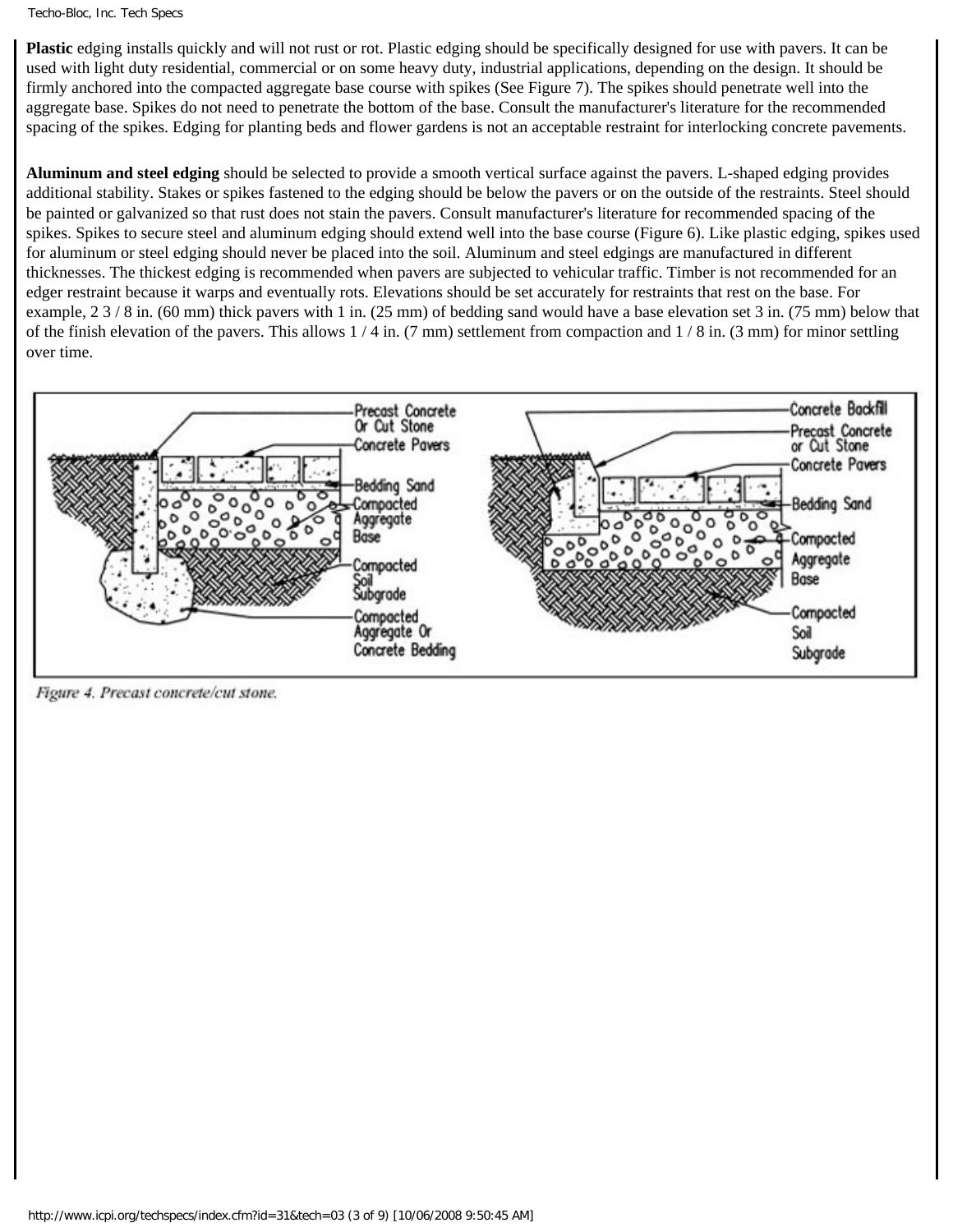

Figure 5. Partial depth precast concrete edge.



Figure 6. Aluminum and steel edging.

# **Restraints Formed On-site**

Poured-in-place concrete curbs or combination curb and gutters required by municipalities make suitable restraints for pavers. Exposed concrete edges should have a 1 / 8 in. (3 mm) radius edge to reduce the likelihood of chipping. As with precast, the side of the curbs should extend well below the sand bedding course (Figure 8). Complete compaction of the soil subgrade and base next to these curbs is essential to preventing settlement of the pavers. Troweled concrete from a bag mix or batched onsite can be applied without forms against edge pavers and on the compacted base. When mixed on-site the aggregate (sand and crushed stone)-cement ratio should be at least 5 to 1. If the top of the concrete edge is recessed and slopes away from the pavers, grass can grow next to them (Figure 9). The depth below the surface of the pavers must be sufficient to prevent the concrete from becoming a heat sink that dries the grass and topsoil. This edge restraint is suitable for pavers subjected to pedestrian traffic and for residential driveways. Troweled edges should be at least 6 in. (150 mm) wide and of sufficient thickness to cover at least two-thirds of the side of the edge pavers, bedding sand layer, and a minimum of 2 in. (50 mm) into the base. Steel reinforcing can be placed in the concrete to increase service life. Compacting units against troweled concrete should be done after the concrete has set. Care should be taken to ensure that the plate compactor does not crack the concrete edge or loosen pavers imbedded in it. If the concrete is left to cure for a few days prior to compacting the pavers, the edges should be covered with plastic sheeting to prevent water from settling the uncompacted bedding sand. If water is allowed to enter bedding sand of any installation, it will be difficult to compact the pavers into it. The pavers will need to be removed, the saturated bedding sand removed, unsaturated sand installed, and the pavers replaced and compacted. Troweled concrete edges are not recommended in freezing climates as they may crack and be an ongoing maintenance problem. A concrete curb or edge that is "submerged" or hidden can be used to restrain concrete pavers. See Figure 10. The top surface of the concrete edge has pavers mortared to it. Acrylic fortified mortar is recommended and pavers exposed to freeze-thaw and deicing salts should be applied with high-strength epoxy materials. The minimum cross section dimensions of the curb should be 8 in. x 8 in. (200 mm x 200 mm). These dimensions apply to residential driveways and low volume streets. Larger sized curbs will be required in higher traffic areas or for support over weak soil. The concrete edge may require a layer of compacted aggregate base as a foundation. The width of concrete will need to be equal to the width of whole pavers mortared to it. This detail should not be used in heavy traffic areas such as major urban streets with regular truck or bus traffic.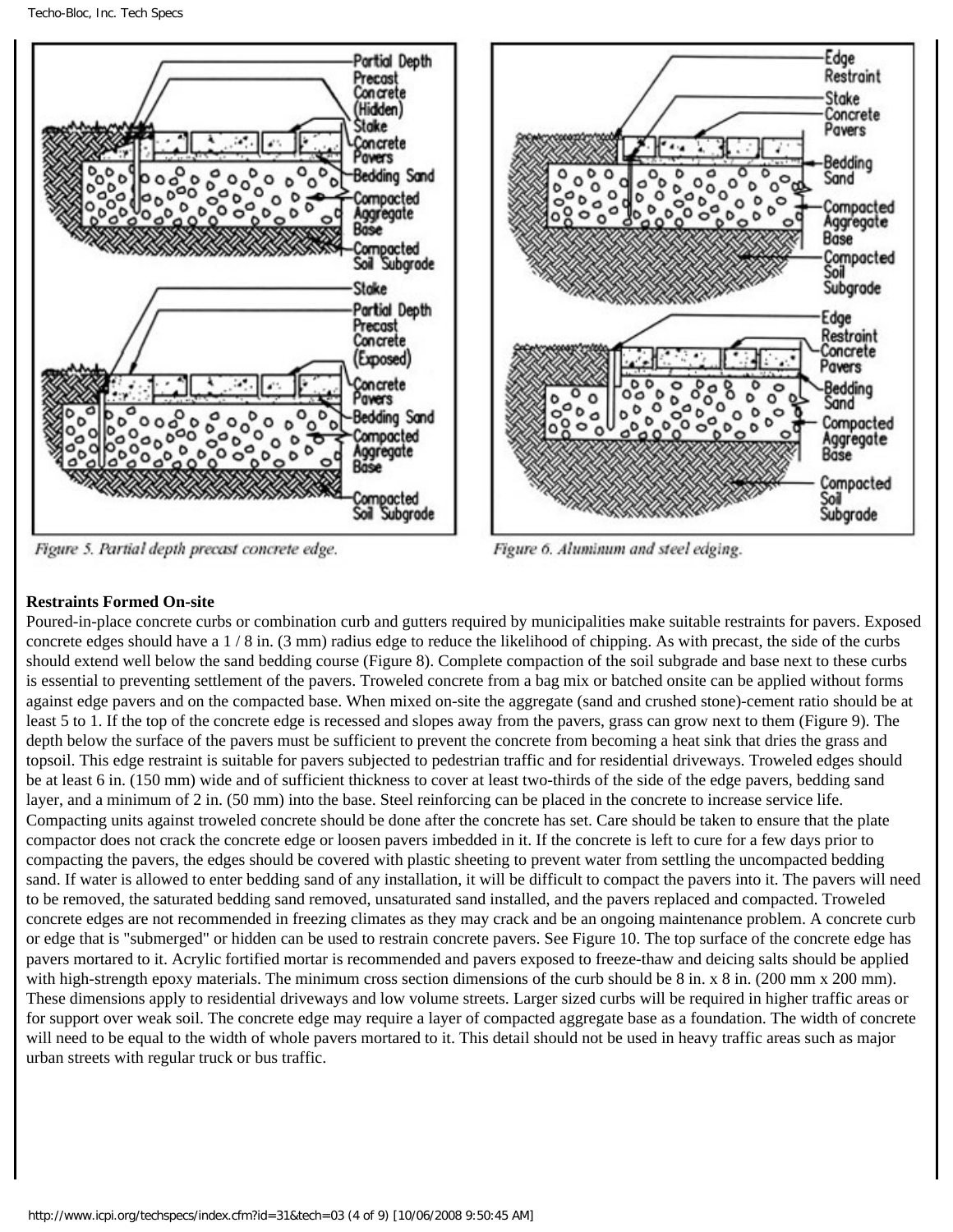

Figure 8. Poured-in-place concrete curbs.

Figure 10. Submerged concrete edge.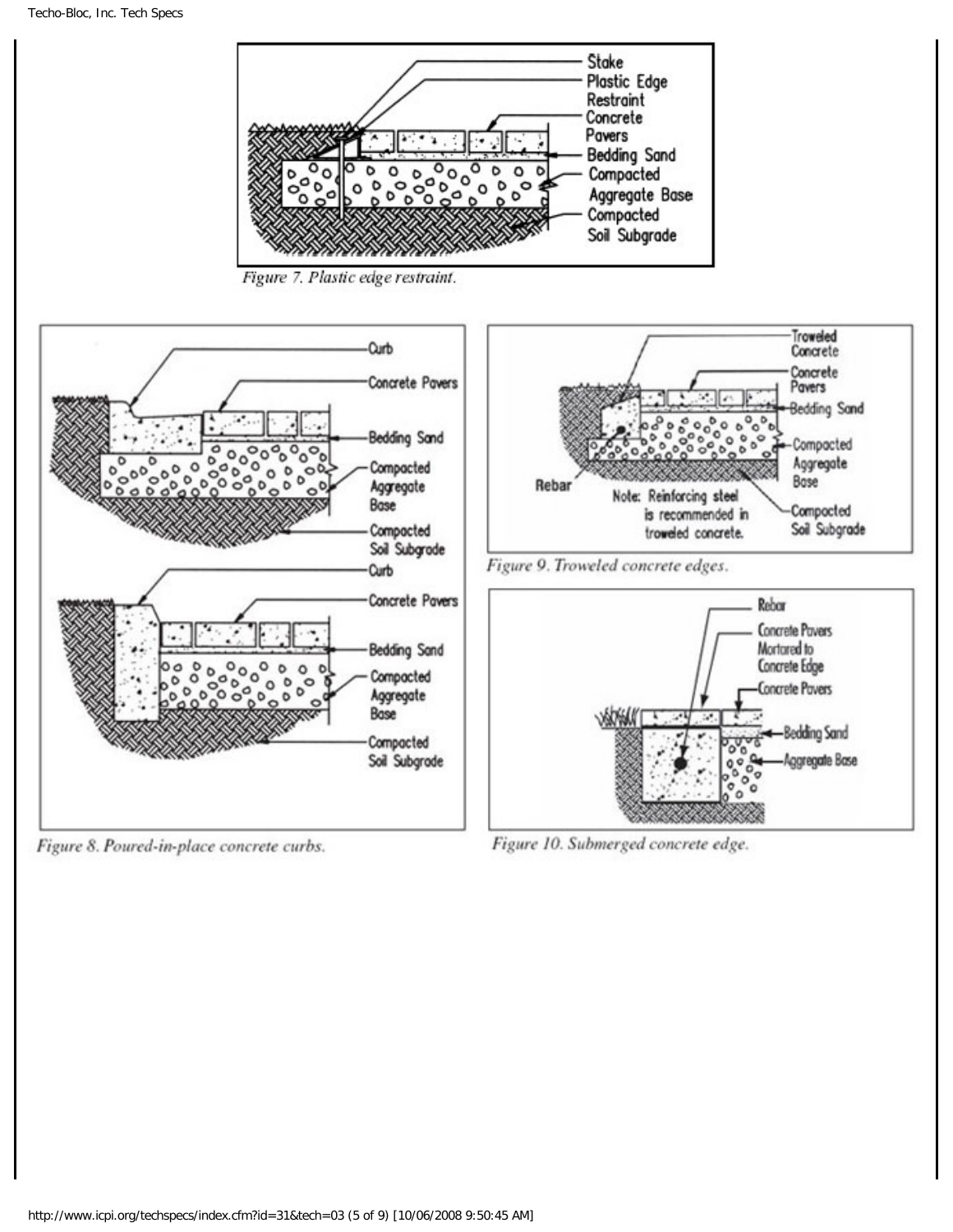

Figure 11. Utility cover.

### **Other Design Considerations**

**Paver sidewalks against curbs**-Joints throughout poured-in-place or precast concrete curbs should allow excess water to drain through joints in them without loss of bedding sand. If there are no joints, weep holes placed at regular intervals will prevent the sand from migrating. A 1 in. (25 mm) diameter hole every 15 ft. (5m) is a recommended spacing. The bottom of the holes should be at the same elevation as the top of the base. They should be covered with filter cloth to prevent loss of bedding sand. Joints in curbs often have expansion material in them. This material tends to shrink and decompose. Filter cloth placed over these joints will prevent the sand from migrating. Expansion joint materials are not required between the pavers and the curb.

**Utility covers** in streets and walks (e.g., sewers, water and gas valves, telephone, electrical,) should have concrete collars around them. Consistent compaction of aggregate base against cast iron collars is difficult, so a concrete collar placed around them after base compaction reduces the potential for settlement. Concrete collars should be 1 / 4 in. (6 mm) below the pavers to prevent catching snowplow blades (Figure 11). Drain and catch basin inlets should have a concrete collar around them if they are not encased in concrete. When overlaying existing asphalt or concrete streets with pavers and bedding sand, utility covers are raised and new concrete collars poured around them. When raised, the covers and frames should be inspected for cracks that might allow migration of sand. Cracks should be repaired. Filter cloth should be applied on the base around the concrete collar, turned up against the collar to prevent sand loss.

**Catch basins**-During the early life of interlocking concrete pavement, there may be a need to drain excess water from the bedding sand. Drain holes may be drilled or cast into the sides of catch basins to facilitate this. The bottom of the holes are at the same elevation as the bottom of the base. Space holes at least 12 in. (0.3 m) apart, and make 1 in. (25 mm) in diameter. The holes should be covered with filter cloth to prevent loss of bedding sand. This drainage detail can prevent pumping and loss of bedding sand around the catch basin.

**Crosswalks**-Pavers in a crosswalk or abutting another pavement can be placed against a concrete beam (Figure 12), or a beam and slab base combination for pavements subject to heavy vehicular traffic (Figure 13). The beam prevents horizontal creep of the pavers due to braking and turning tires. Stresses from wheel loads are concentrated at the edge of the pavers and base. They do not interlock and transfer loads to the concrete beam, pavement surfaces or base. Premature rutting can occur at the junction of these materials and can be avoided by using a cement-treated or concrete base. These types of bases are recommended in heavy traffic areas such as thoroughfares. For applications with over 1.5 million 18-kip (80 kN) equivalent axle load (Caltrans Traffic Index > 9.4) design life, the bedding sand should be evaluated for resistance to degradation. Contact the ICPI for test methods and criteria for evaluating bedding sand hardness and degradation. When cement-treated or concrete bases are used under a crosswalk or plaza, drain holes should be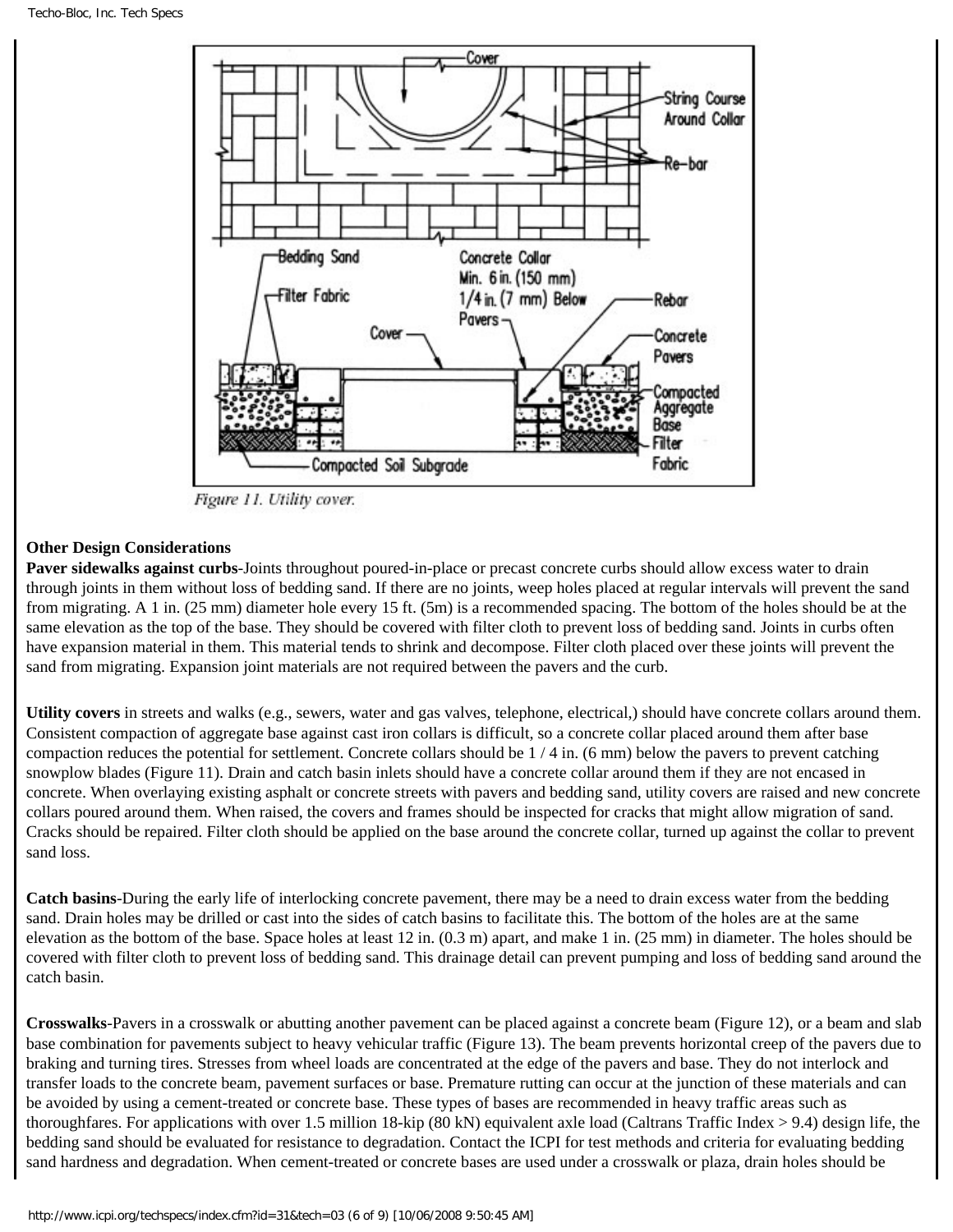#### Techo-Bloc, Inc. Tech Specs

drilled or cast at the lowest elevation(s) (Figure 13). These should be a minimum diameter of 2 in. (50 mm), filled with open-graded aggregate and covered with filter cloth. This drain detail can be applied in areas where the water table is over 3 ft (0.9 m) deep. Otherwise, the drain should be enclosed in a pipe and directed to a sewer or other appropriate outlet. Drain holes may not be an option due to the expense of directing them to distant storm sewers or catch basins. In addition, local bedding sand may not have sufficient durability after degradation testing or other tests to assess its durability. It may not be able to withstand degradation from repeated, channelized wheel loads without rutting. In such cases, the designer may consider using a sand-bitumen setting bed on a concrete base. This bedding layer is typically  $3/4$  to 1 in. (20 to 25 mm) thick consisting of asphalt and bedding sand. Once the hot material is screeded and compacted on a concrete base, it cools and a thin coat of a neoprene-asphalt adhesive is applied to the bedding. The pavers are placed firmly into the adhesive and rolled with a small hand roller to bed them into it. The joints are filled with sand. The joint sand is often stabilized with cement or a joint sand stabilizer. See ICPI Tech Spec 5-Cleaning, Sealing and Joint Sand Stabilization of Interlocking Concrete Pavements for more information. Figure 14 shows a crosswalk section through an existing sawcut asphalt pavement. This application is appropriate for residential streets with minimal truck traffic. The existing asphalt should be in good condition with no cracks, raveling, or delamination. The thickness of the cut asphalt should extend below the bottom of the bedding sand in order to prevent its loss. The typical asphalt thickness would be 4 in. (100 mm). Placing cement-treated base or lean concrete base under the edge of the pavers and asphalt will reduce the risk of rutting at this interface. The base should be at least 4 in. (100 mm) thick and extend under the asphalt and paver edges approximately 12 in. (300 in.). A small strip of filter fabric placed along the base and the cut asphalt can help prevent bedding sand from migrating under the asphalt.

**Gutters and drainage** channels made with pavers should be embedded in fortified mortar, a bitumen-neoprene bed, or polymer adhesive. The mortar mix should resist degradation from freeze-thaw and salt. Care must be taken in applying the mortar as it can stain the pavers. Sand is not recommended in joints subject to channelized water flow. The sand will eventually wash out of the paver joints and weaken the pavement. Cement can be dry mixed with joint sand (3% to 4% by weight) to reduce washout in areas subject to channelized drainage or from water draining from roof eaves without gutters. Care must be taken to not let the cement stain the pavers when sweeping the sand and cement into the joints. A more effective method is use of joint sand stabilization materials. Stabilizers are recommended to reduce risk of wash out on steep slopes. See ICPI Tech Spec 5-Cleaning, Sealing and Joint Sand Stabilization of Interlocking Concrete Pavement for more information.

**Elevations**-When edge restraints are installed before placing the bedding sand and pavers, the restraints are sometimes used to control thickness when screeding the bedding sand. Elevations for screeding should be set from the restraints after their elevations have been verified. Attention should be given to the elevation of the pavers next to the restraints. Sand-set pavers may require a finish elevation of 1 / 4 in. (6 mm) above the top of the restraint. This allows for minor settlement of the pavers and surface drainage. Bitumen-set, mortared or adhesive-set pavers should be at least  $1/8$  in. (3 mm) above adjacent curbs or other edge restraints.

**Construction tips**-Some restraints allow the pavers and bedding sand to be installed prior to placing the edge materials. The field of pavers is extended past the planned edge location. The pavers are marked with a chalk line, or by using the edge material itself as large ruler for marking (Figure 15). The marked pavers are then cut with a powered saw or mechanical splitter. The unused ends and excess bedding sand are removed up to the cut pavers, and the edge restraints installed. This technique is particularly useful for creating curved edges. When the gap between the pavers and the restraint exceeds 3 / 8 in. (10 mm), the space should be filled with cut pavers. Cut pavers exposed to tires should be no smaller than one-third of the whole paver. The paving pattern may require shifting to accommodate cut pavers. Stability of cut edge pavers exposed to tire traffic is increased when a running course (string or sailor) of whole pavers is placed between the edge restraint or concrete collar and the cut edge pavers. Pavers are cut to fit against this edge course (see Figures 11 and 12). Other shapes include edge pavers that make a straight, flush edge. This detail can reduce incidental chipping of the cut pavers. In some situations, site fixtures can be installed after the pavers are placed and vibrated and the joints filled with sand. Openings can be saw cut, the edge restraints placed, and the tree grates, bollards, or other fixtures installed.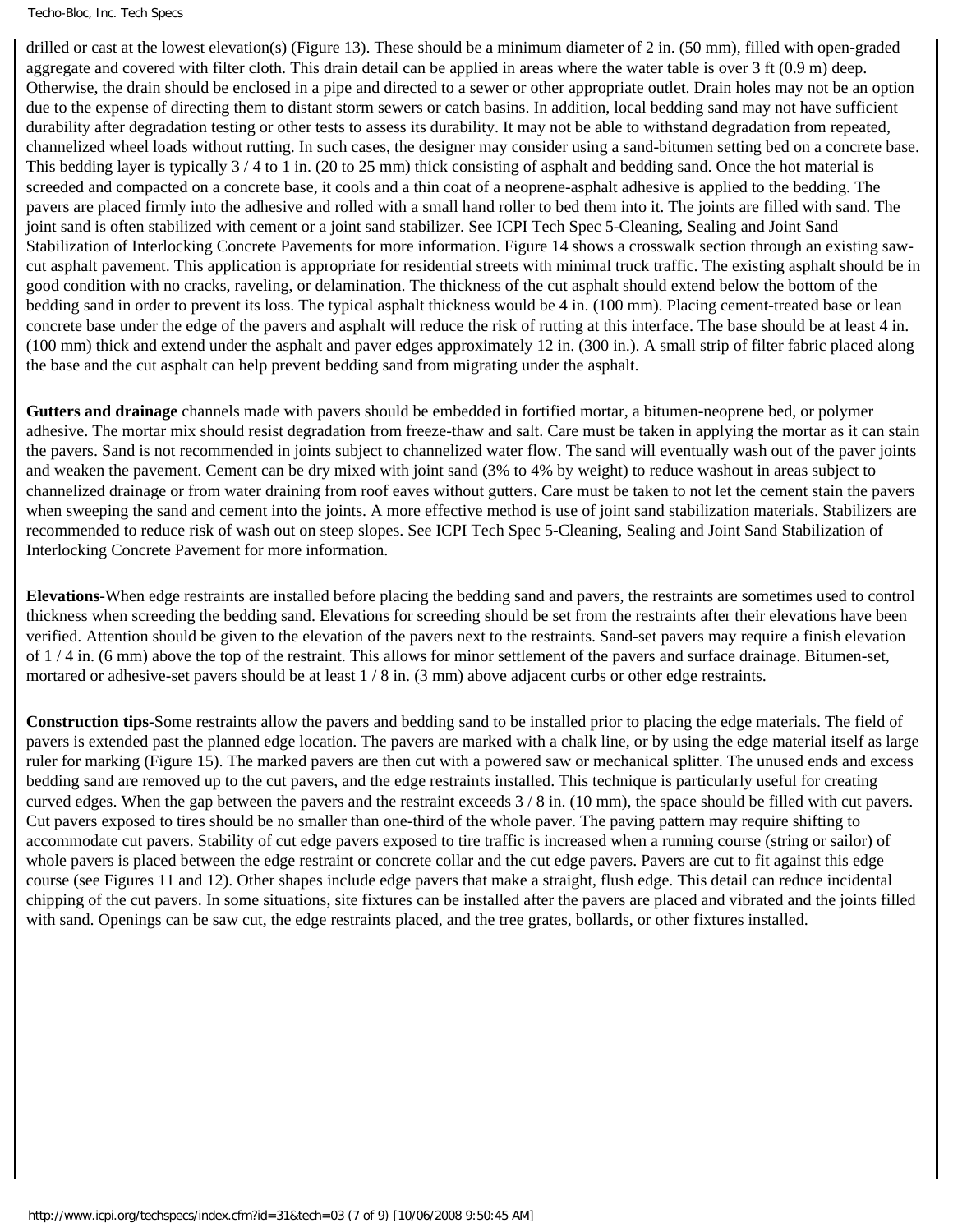

Figure 13. Crosswalk with concrete base.

Figure 14. Crosswalk in existing asphalt pavement.